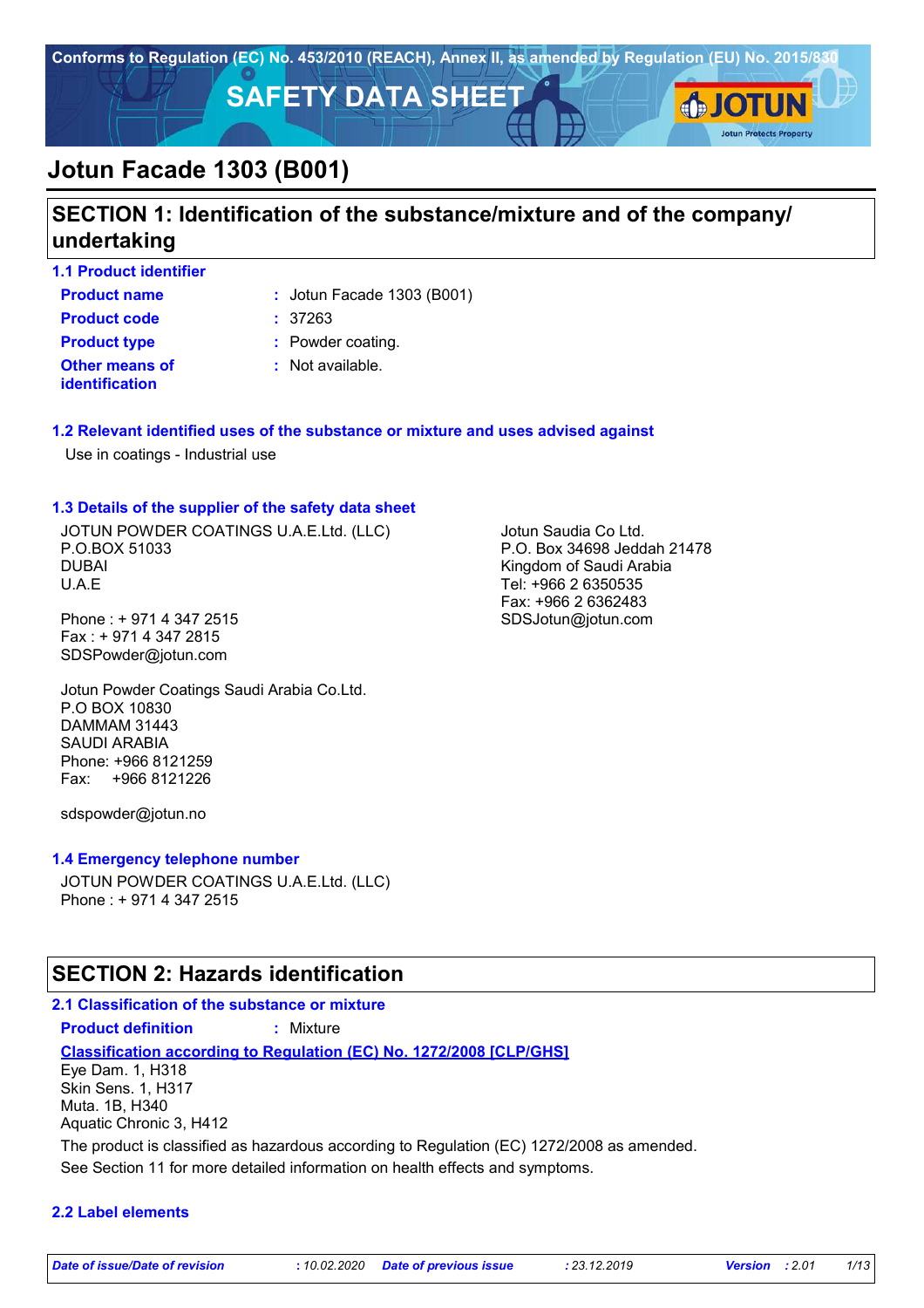# **SECTION 2: Hazards identification**

| <b>Hazard pictograms</b>                                                                                                                                        |                                                                                                                                                                                                                                                                                                |
|-----------------------------------------------------------------------------------------------------------------------------------------------------------------|------------------------------------------------------------------------------------------------------------------------------------------------------------------------------------------------------------------------------------------------------------------------------------------------|
| <b>Signal word</b>                                                                                                                                              | : Danger.                                                                                                                                                                                                                                                                                      |
| <b>Hazard statements</b>                                                                                                                                        | : H318 - Causes serious eye damage.<br>H317 - May cause an allergic skin reaction.<br>H340 - May cause genetic defects.<br>H412 - Harmful to aquatic life with long lasting effects.                                                                                                           |
| <b>Precautionary statements</b>                                                                                                                                 |                                                                                                                                                                                                                                                                                                |
| <b>General</b>                                                                                                                                                  | : Not applicable.                                                                                                                                                                                                                                                                              |
| <b>Prevention</b>                                                                                                                                               | : P201 - Obtain special instructions before use.<br>P280 - Wear protective gloves. Wear eye or face protection. Wear protective<br>clothing.<br>P273 - Avoid release to the environment.                                                                                                       |
| <b>Response</b>                                                                                                                                                 | : P333 + P313 - If skin irritation or rash occurs: Get medical attention.<br>P305 + P351 + P338 + P310 - IF IN EYES: Rinse cautiously with water for several<br>minutes. Remove contact lenses, if present and easy to do. Continue rinsing.<br>Immediately call a POISON CENTER or physician. |
| <b>Storage</b>                                                                                                                                                  | : P405 - Store locked up.                                                                                                                                                                                                                                                                      |
| <b>Disposal</b>                                                                                                                                                 | : P501 - Dispose of contents and container in accordance with all local, regional,<br>national and international regulations.                                                                                                                                                                  |
| <b>Hazardous ingredients</b>                                                                                                                                    | : $1,3,5$ -tris(oxiranylmethyl)-1,3,5-triazine-2,4,6(1h,3h,5h)-trione<br>zinc di(benzothiazol-2-yl) disulphide<br>N,N,N,N-tetrakis(4,6-bis(butyl-(N-methyl-2,2,6,6-tetramethylpiperidin-4-yl)amino)<br>triazin-2-yl)-4,7-diazadecane-1,10-diamine                                              |
| <b>Supplemental label</b><br>elements                                                                                                                           | : Not applicable.                                                                                                                                                                                                                                                                              |
| <b>Annex XVII - Restrictions</b><br>on the manufacture,<br>placing on the market and<br>use of certain dangerous<br>substances, mixtures and<br><b>articles</b> | : Restricted to professional users.                                                                                                                                                                                                                                                            |
| <b>Special packaging requirements</b>                                                                                                                           |                                                                                                                                                                                                                                                                                                |
| <b>Containers to be fitted</b><br>with child-resistant<br>fastenings                                                                                            | : Not applicable.                                                                                                                                                                                                                                                                              |
| Tactile warning of danger : Not applicable.                                                                                                                     |                                                                                                                                                                                                                                                                                                |
| <b>2.3 Other hazards</b>                                                                                                                                        |                                                                                                                                                                                                                                                                                                |
| Other hazards which do<br>not result in classification                                                                                                          | : None known.                                                                                                                                                                                                                                                                                  |

# **SECTION 3: Composition/information on ingredients**

**3.2 Mixtures :** Mixture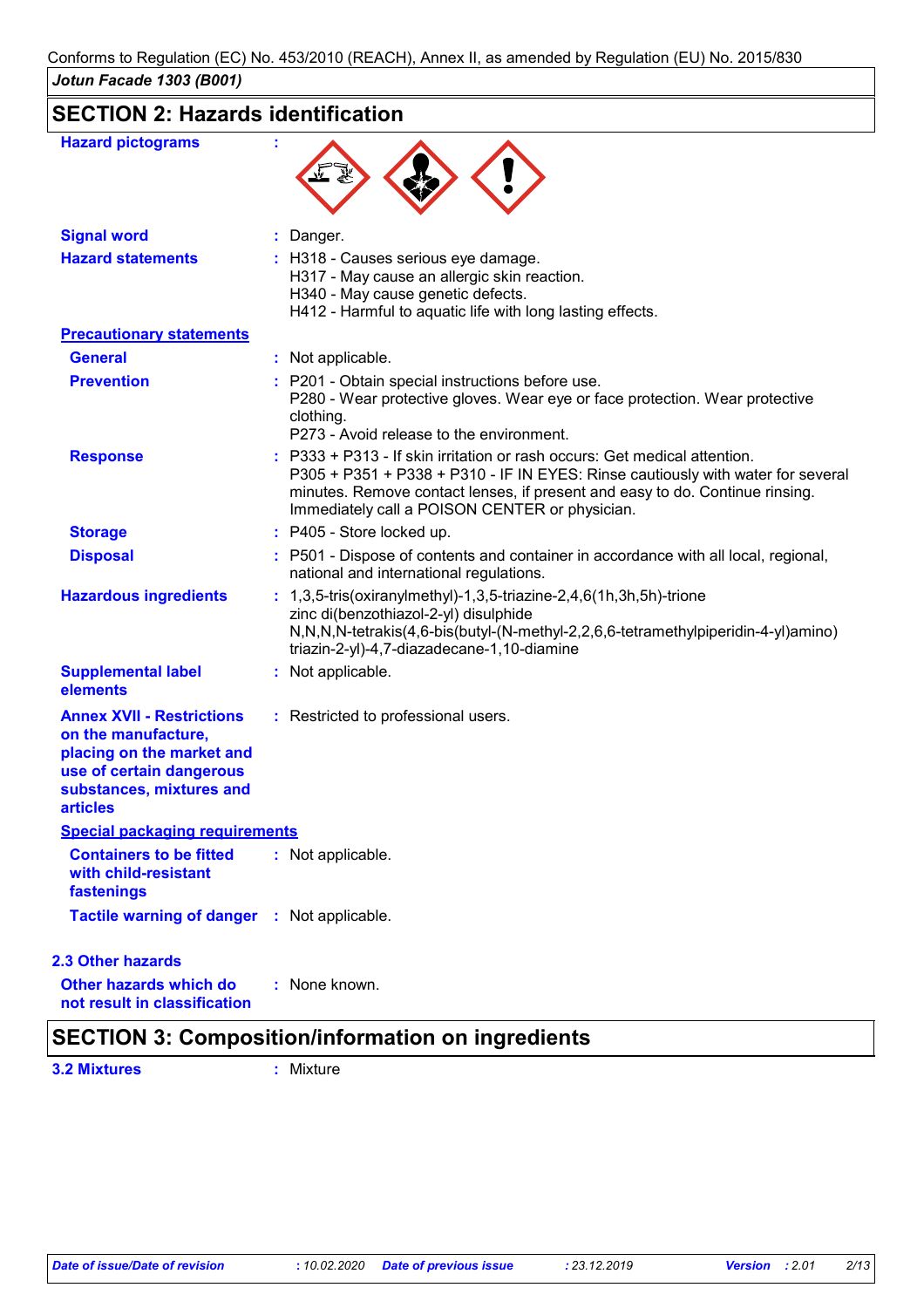| <b>Product/ingredient name</b>                                                                                                                     | <b>Identifiers</b>                                     | <b>Weight %</b> | <b>Regulation (EC) No.</b><br>1272/2008 [CLP]                                                                                                                    | <b>Type</b> |
|----------------------------------------------------------------------------------------------------------------------------------------------------|--------------------------------------------------------|-----------------|------------------------------------------------------------------------------------------------------------------------------------------------------------------|-------------|
| 1,3,5-tris(oxiranylmethyl)-1,3,<br>5-triazine-2,4,6(1h,3h,5h)-trione                                                                               | EC: 219-514-3<br>CAS: 2451-62-9<br>Index: 615-021-00-6 | $≤5.1$          | Acute Tox. 3, H301<br>Acute Tox. 3, H331<br>Eye Dam. 1, H318<br><b>Skin Sens. 1, H317</b><br>Muta. 1B, H340<br><b>STOT RE 2, H373</b><br>Aquatic Chronic 3, H412 | $[1]$       |
| zinc di(benzothiazol-2-yl)<br>disulphide                                                                                                           | EC: 205-840-3<br>CAS: 155-04-4                         | 2.5             | <b>Skin Sens. 1, H317</b><br>Aquatic Acute 1, H400 (M=1)<br>Aquatic Chronic 1, H410<br>$(M=1)$                                                                   | $[1]$       |
| $N, N, N$ -tetrakis $(4, 6$ -bis $(buty)-(N-$<br>methyl-2,2,6,6-tetramethylpiperidin-<br>4-yl)amino)triazin-2-yl)-4,<br>7-diazadecane-1,10-diamine | EC: 401-990-0<br>CAS: 106990-43-6                      | $<$ 1           | Skin Sens. 1, H317<br>STOT RE 2, H373<br>(lymphatic system)<br>Aquatic Chronic 2, H411                                                                           | $[1]$       |
|                                                                                                                                                    |                                                        |                 | See Section 16 for the full<br>text of the H statements<br>declared above.                                                                                       |             |

There are no additional ingredients present which, within the current knowledge of the supplier and in the concentrations applicable, are classified as hazardous to health or the environment, are PBTs, vPvBs or Substances of equivalent concern, or have been assigned a workplace exposure limit and hence require reporting in this section.

#### Type

[1] Substance classified with a health or environmental hazard

[2] Substance with a workplace exposure limit

[3] Substance meets the criteria for PBT according to Regulation (EC) No. 1907/2006, Annex XIII

[4] Substance meets the criteria for vPvB according to Regulation (EC) No. 1907/2006, Annex XIII

[5] Substance of equivalent concern

[6] Additional disclosure due to company policy

Occupational exposure limits, if available, are listed in Section 8.

# **SECTION 4: First aid measures**

#### **4.1 Description of first aid measures**

| <b>General</b>                    | : In all cases of doubt, or when symptoms persist, seek medical attention. Never give<br>anything by mouth to an unconscious person. If unconscious, place in recovery<br>position and seek medical advice.                                                                                                                                                                                                     |  |
|-----------------------------------|-----------------------------------------------------------------------------------------------------------------------------------------------------------------------------------------------------------------------------------------------------------------------------------------------------------------------------------------------------------------------------------------------------------------|--|
| Eye contact                       | : Check for and remove any contact lenses. Immediately flush eyes with running<br>water for at least 15 minutes, keeping eyelids open. Seek immediate medical<br>attention.                                                                                                                                                                                                                                     |  |
| <b>Inhalation</b>                 | : Remove to fresh air. Keep person warm and at rest. If not breathing, if breathing is<br>irregular or if respiratory arrest occurs, provide artificial respiration or oxygen by<br>trained personnel.                                                                                                                                                                                                          |  |
| <b>Skin contact</b>               | : Remove contaminated clothing and shoes. Wash skin thoroughly with soap and<br>water or use recognised skin cleanser. Do NOT use solvents or thinners.                                                                                                                                                                                                                                                         |  |
| <b>Ingestion</b>                  | : If swallowed, seek medical advice immediately and show the container or label.<br>Keep person warm and at rest. Do NOT induce vomiting.                                                                                                                                                                                                                                                                       |  |
| <b>Protection of first-aiders</b> | : No action shall be taken involving any personal risk or without suitable training. If it<br>is suspected that fumes are still present, the rescuer should wear an appropriate<br>mask or self-contained breathing apparatus. It may be dangerous to the person<br>providing aid to give mouth-to-mouth resuscitation. Wash contaminated clothing<br>thoroughly with water before removing it, or wear gloves. |  |

**4.2 Most important symptoms and effects, both acute and delayed Over-exposure signs/symptoms**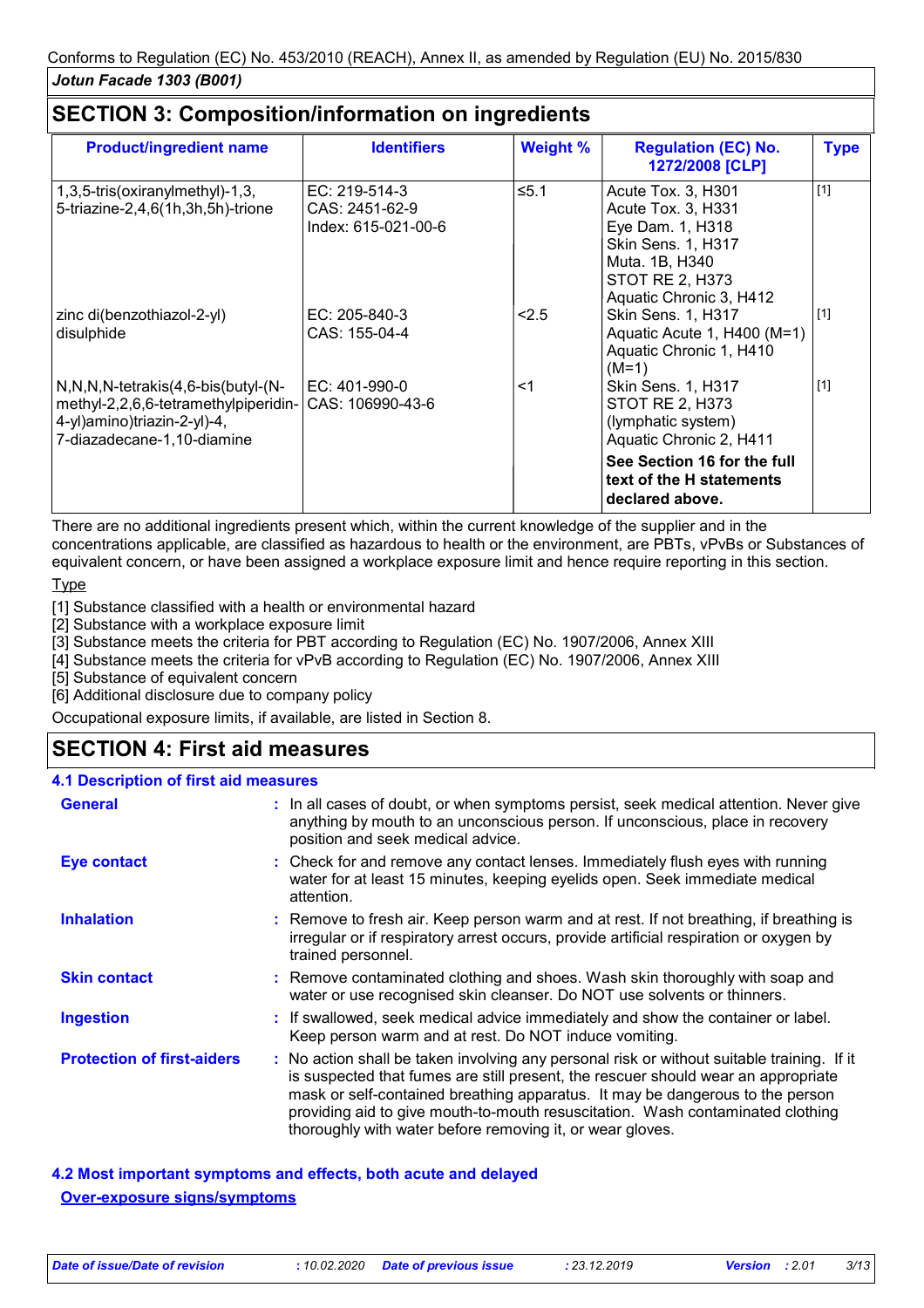# **SECTION 4: First aid measures**

| <b>Eye contact</b>         | : Adverse symptoms may include the following:<br>pain<br>watering<br>redness                                                                                             |
|----------------------------|--------------------------------------------------------------------------------------------------------------------------------------------------------------------------|
| <b>Inhalation</b>          | : No specific data.                                                                                                                                                      |
| <b>Skin contact</b>        | : Adverse symptoms may include the following:<br>pain or irritation<br>redness<br>blistering may occur                                                                   |
| <b>Ingestion</b>           | : Adverse symptoms may include the following:<br>stomach pains                                                                                                           |
|                            | 4.3 Indication of any immediate medical attention and special treatment needed                                                                                           |
| <b>Notes to physician</b>  | : In case of inhalation of decomposition products in a fire, symptoms may be delayed.<br>The exposed person may need to be kept under medical surveillance for 48 hours. |
| <b>Specific treatments</b> | : No specific treatment.                                                                                                                                                 |

See toxicological information (Section 11)

| <b>5.1 Extinguishing media</b><br><b>Suitable extinguishing</b><br>: Recommended: alcohol-resistant foam, $CO2$ blanket, water spray or mist.<br>media<br><b>Unsuitable extinguishing</b><br>: Do not use water jet.<br>Do not use inert gas under high pressure (e.g. CO2).<br>media<br>5.2 Special hazards arising from the substance or mixture<br><b>Hazards from the</b><br>: Fire will produce dense black smoke. Exposure to decomposition products may<br>cause a health hazard.<br>substance or mixture<br>Fine dust clouds may form explosive mixtures with air.<br><b>Hazardous combustion</b><br>: Decomposition products may include the following materials: carbon monoxide,<br>carbon dioxide, smoke, oxides of nitrogen.<br>products<br><b>5.3 Advice for firefighters</b><br>: Cool closed containers exposed to fire with water. Do not release runoff from fire to<br><b>Special protective actions</b><br>drains or watercourses.<br>for fire-fighters<br><b>Special protective</b><br>: Appropriate breathing apparatus may be required.<br>equipment for fire-fighters | <b>SECTION 5: Firefighting measures</b> |  |
|-----------------------------------------------------------------------------------------------------------------------------------------------------------------------------------------------------------------------------------------------------------------------------------------------------------------------------------------------------------------------------------------------------------------------------------------------------------------------------------------------------------------------------------------------------------------------------------------------------------------------------------------------------------------------------------------------------------------------------------------------------------------------------------------------------------------------------------------------------------------------------------------------------------------------------------------------------------------------------------------------------------------------------------------------------------------------------------------------|-----------------------------------------|--|
|                                                                                                                                                                                                                                                                                                                                                                                                                                                                                                                                                                                                                                                                                                                                                                                                                                                                                                                                                                                                                                                                                               |                                         |  |
|                                                                                                                                                                                                                                                                                                                                                                                                                                                                                                                                                                                                                                                                                                                                                                                                                                                                                                                                                                                                                                                                                               |                                         |  |
|                                                                                                                                                                                                                                                                                                                                                                                                                                                                                                                                                                                                                                                                                                                                                                                                                                                                                                                                                                                                                                                                                               |                                         |  |
|                                                                                                                                                                                                                                                                                                                                                                                                                                                                                                                                                                                                                                                                                                                                                                                                                                                                                                                                                                                                                                                                                               |                                         |  |
|                                                                                                                                                                                                                                                                                                                                                                                                                                                                                                                                                                                                                                                                                                                                                                                                                                                                                                                                                                                                                                                                                               |                                         |  |
|                                                                                                                                                                                                                                                                                                                                                                                                                                                                                                                                                                                                                                                                                                                                                                                                                                                                                                                                                                                                                                                                                               |                                         |  |
|                                                                                                                                                                                                                                                                                                                                                                                                                                                                                                                                                                                                                                                                                                                                                                                                                                                                                                                                                                                                                                                                                               |                                         |  |
|                                                                                                                                                                                                                                                                                                                                                                                                                                                                                                                                                                                                                                                                                                                                                                                                                                                                                                                                                                                                                                                                                               |                                         |  |
|                                                                                                                                                                                                                                                                                                                                                                                                                                                                                                                                                                                                                                                                                                                                                                                                                                                                                                                                                                                                                                                                                               |                                         |  |

# **SECTION 6: Accidental release measures**

|                                         | 6.1 Personal precautions, protective equipment and emergency procedures                                                                                                                                           |
|-----------------------------------------|-------------------------------------------------------------------------------------------------------------------------------------------------------------------------------------------------------------------|
| For non-emergency<br>personnel          | : Exclude sources of ignition and ventilate the area. Avoid breathing dust. Refer to<br>protective measures listed in sections 7 and 8.                                                                           |
| For emergency responders                | : If specialised clothing is required to deal with the spillage, take note of any<br>information in Section 8 on suitable and unsuitable materials. See also the<br>information in "For non-emergency personnel". |
| <b>6.2 Environmental</b><br>precautions | : Do not allow to enter drains or watercourses. If the product contaminates lakes,<br>rivers, or sewers, inform the appropriate authorities in accordance with local<br>regulations.                              |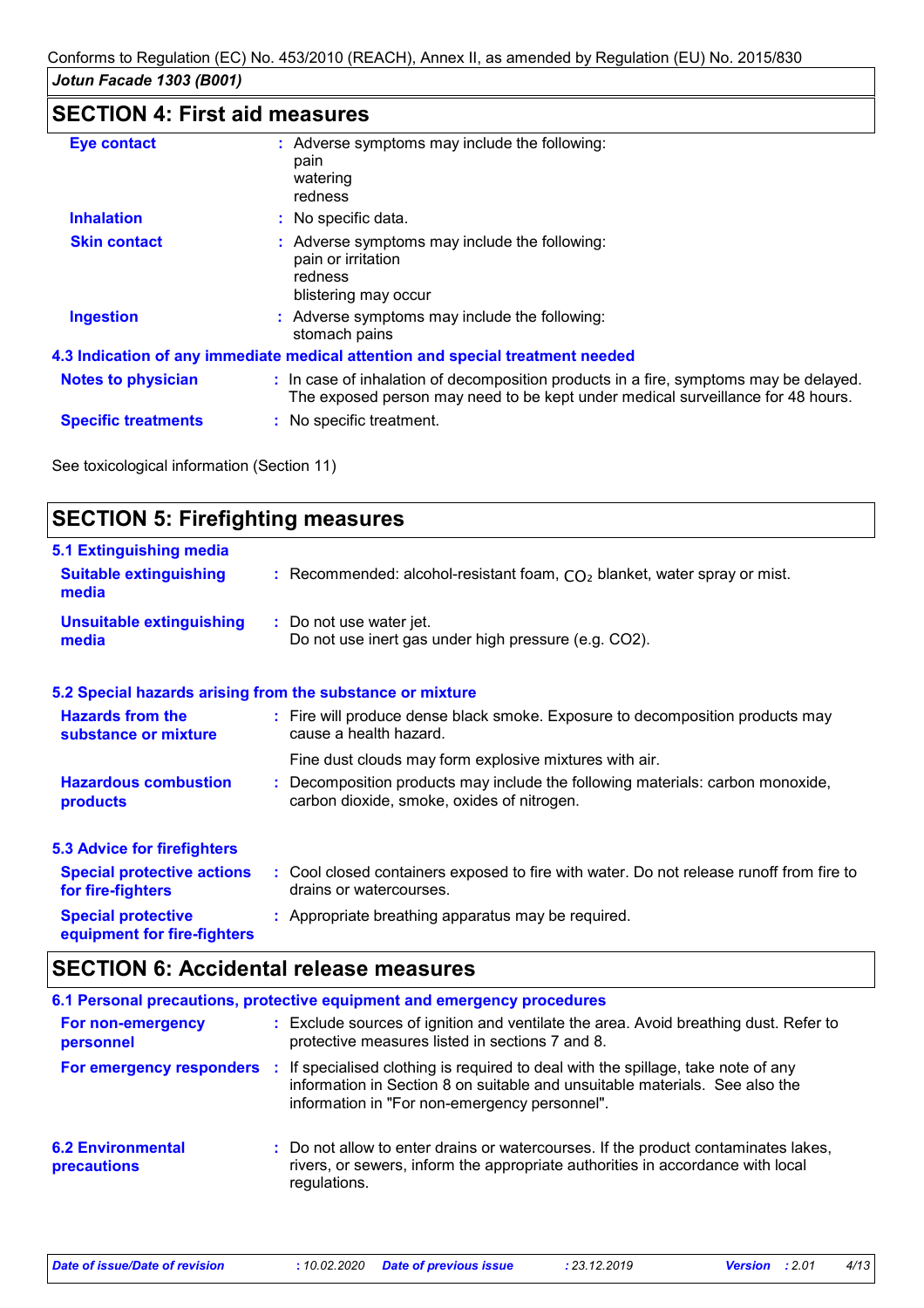#### **SECTION 6: Accidental release measures**

| <b>6.3 Methods and material</b><br>for containment and<br>cleaning up | : Contain and collect spillage with an electrically protected vacuum cleaner or by wet-<br>brushing and place in container for disposal according to local regulations (see<br>section 13). Do not use a dry brush as dust clouds or static can be created. |
|-----------------------------------------------------------------------|-------------------------------------------------------------------------------------------------------------------------------------------------------------------------------------------------------------------------------------------------------------|
| 6.4 Reference to other<br><b>sections</b>                             | : See Section 1 for emergency contact information.<br>See Section 8 for information on appropriate personal protective equipment.<br>See Section 13 for additional waste treatment information.                                                             |

## **SECTION 7: Handling and storage**

The information in this section contains generic advice and guidance. The list of Identified Uses in Section 1 should be consulted for any available use-specific information provided in the Exposure Scenario(s).

#### **Advice should be taken from a competent occupational health practitioner on the assessment of employees with skin or respiratory complaints before the individual is exposed to the uncured product.**

#### **7.1 Precautions for safe handling**

Precautions should be taken to prevent the formation of dusts in concentrations above flammable, explosive or occupational exposure limits.

Electrical equipment and lighting should be protected to appropriate standards to prevent dust coming into contact with hot surfaces, sparks or other ignition sources.

Mixture may charge electrostatically: always use earthing leads when transferring from one container to another. Operators should wear antistatic footwear and clothing and floors should be of the conducting type.

Keep away from heat, sparks and flame.

Avoid contact with skin and eyes. Avoid the inhalation of dust, particulates, spray or mist arising from the application of this mixture. Avoid inhalation of dust from sanding.

Eating, drinking and smoking should be prohibited in areas where this material is handled, stored and processed. Put on appropriate personal protective equipment (see Section 8).

Always keep in containers made from the same material as the original one.

Comply with the health and safety at work laws.

Do not allow to enter drains or watercourses.

#### **7.2 Conditions for safe storage, including any incompatibilities**

Store in accordance with local regulations.

#### **Additional information on storage conditions**

Observe label precautions. Store in a dry, cool and well-ventilated area. Keep away from heat and direct sunlight. Keep container tightly closed.

Keep away from sources of ignition. No smoking. Prevent unauthorised access. Containers that have been opened must be carefully resealed and kept upright to prevent leakage.

See Technical Data Sheet / packaging for further information.

#### **7.3 Specific end use(s)**

: Not available. : Not available.

**Recommendations : Industrial sector specific : solutions**

# **SECTION 8: Exposure controls/personal protection**

The information in this section contains generic advice and guidance. Information is provided based on typical anticipated uses of the product. Additional measures might be required for bulk handling or other uses that could significantly increase worker exposure or environmental releases.

#### **8.1 Control parameters**

#### **Occupational exposure limits**

No exposure limit value known. Dust Limit : 10 mg/m<sup>3</sup> (TWA of total inhalable dust) and 4 mg/m<sup>3</sup> (TWA of respirable)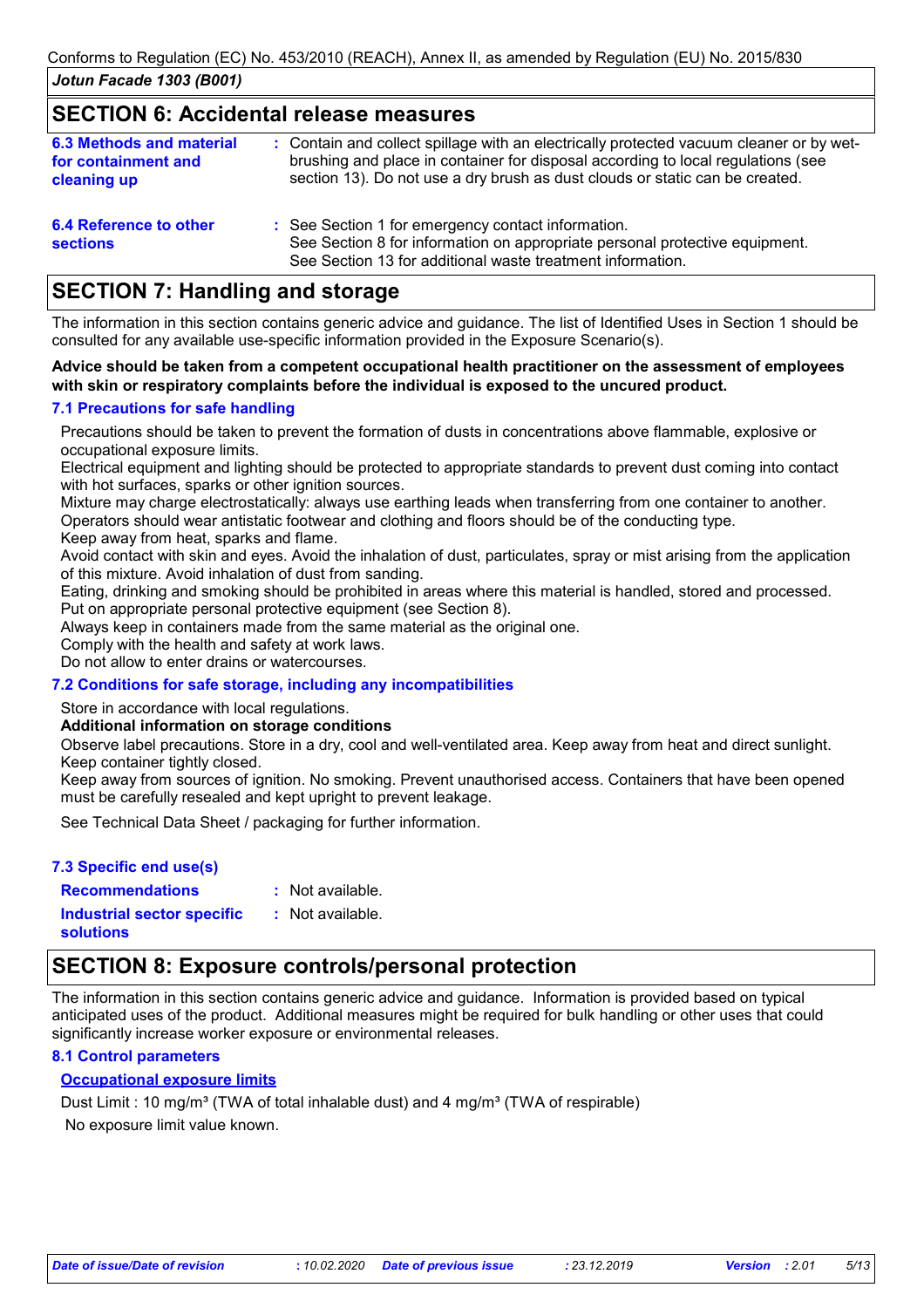# **SECTION 8: Exposure controls/personal protection**

| <b>Recommended monitoring</b><br>procedures | If this product contains ingredients with exposure limits, personal, workplace<br>atmosphere or biological monitoring may be required to determine the effectiveness<br>of the ventilation or other control measures and/or the necessity to use respiratory<br>protective equipment. Reference should be made to monitoring standards, such as<br>the following: European Standard EN 689 (Workplace atmospheres - Guidance for<br>the assessment of exposure by inhalation to chemical agents for comparison with<br>limit values and measurement strategy) European Standard EN 14042 (Workplace<br>atmospheres - Guide for the application and use of procedures for the assessment<br>of exposure to chemical and biological agents) European Standard EN 482<br>(Workplace atmospheres - General requirements for the performance of procedures<br>for the measurement of chemical agents) Reference to national guidance<br>documents for methods for the determination of hazardous substances will also be<br>required. |
|---------------------------------------------|----------------------------------------------------------------------------------------------------------------------------------------------------------------------------------------------------------------------------------------------------------------------------------------------------------------------------------------------------------------------------------------------------------------------------------------------------------------------------------------------------------------------------------------------------------------------------------------------------------------------------------------------------------------------------------------------------------------------------------------------------------------------------------------------------------------------------------------------------------------------------------------------------------------------------------------------------------------------------------------------------------------------------------|
|---------------------------------------------|----------------------------------------------------------------------------------------------------------------------------------------------------------------------------------------------------------------------------------------------------------------------------------------------------------------------------------------------------------------------------------------------------------------------------------------------------------------------------------------------------------------------------------------------------------------------------------------------------------------------------------------------------------------------------------------------------------------------------------------------------------------------------------------------------------------------------------------------------------------------------------------------------------------------------------------------------------------------------------------------------------------------------------|

#### **DNELs/DMELs**

No DNELs/DMELs available.

#### **PNECs**

No PNECs available

| <b>8.2 Exposure controls</b>               |                                                                                                                                                                                                                                                                                                                                                                                                                                                                                                                                                                                                                                                                                                                                                                                                                                                                                                                                                                                                                                                                 |
|--------------------------------------------|-----------------------------------------------------------------------------------------------------------------------------------------------------------------------------------------------------------------------------------------------------------------------------------------------------------------------------------------------------------------------------------------------------------------------------------------------------------------------------------------------------------------------------------------------------------------------------------------------------------------------------------------------------------------------------------------------------------------------------------------------------------------------------------------------------------------------------------------------------------------------------------------------------------------------------------------------------------------------------------------------------------------------------------------------------------------|
| <b>Appropriate engineering</b><br>controls | : Avoid breathing dust. Where reasonably practicable, this should be achieved by the<br>use of local exhaust ventilation and good general extraction. If these are not<br>sufficient to maintain exposure to dusts below the OEL, suitable respiratory<br>protection must be worn.                                                                                                                                                                                                                                                                                                                                                                                                                                                                                                                                                                                                                                                                                                                                                                              |
| <b>Individual protection measures</b>      |                                                                                                                                                                                                                                                                                                                                                                                                                                                                                                                                                                                                                                                                                                                                                                                                                                                                                                                                                                                                                                                                 |
| <b>Hygiene measures</b>                    | : Wash hands, forearms and face thoroughly after handling chemical products, before<br>eating, smoking and using the lavatory and at the end of the working period.<br>Appropriate techniques should be used to remove potentially contaminated clothing.<br>Contaminated work clothing should not be allowed out of the workplace. Wash<br>contaminated clothing before reusing. Ensure that eyewash stations and safety<br>showers are close to the workstation location.                                                                                                                                                                                                                                                                                                                                                                                                                                                                                                                                                                                     |
| <b>Eye/face protection</b>                 | : Safety eyewear complying to EN 166 should be used when a risk assessment<br>indicates this is necessary to avoid exposure to liquid splashes, mists, gases or<br>dusts. If contact is possible, the following protection should be worn, unless the<br>assessment indicates a higher degree of protection: chemical splash goggles and/<br>or face shield. If inhalation hazards exist, a full-face respirator may be required<br>instead.                                                                                                                                                                                                                                                                                                                                                                                                                                                                                                                                                                                                                    |
| <b>Skin protection</b>                     |                                                                                                                                                                                                                                                                                                                                                                                                                                                                                                                                                                                                                                                                                                                                                                                                                                                                                                                                                                                                                                                                 |
| <b>Gloves</b>                              | : There is no one glove material or combination of materials that will give unlimited<br>resistance to any individual or combination of chemicals.<br>The breakthrough time must be greater than the end use time of the product.<br>The instructions and information provided by the glove manufacturer on use,<br>storage, maintenance and replacement must be followed.<br>Gloves should be replaced regularly and if there is any sign of damage to the glove<br>material.<br>Always ensure that gloves are free from defects and that they are stored and used<br>correctly.<br>The performance or effectiveness of the glove may be reduced by physical/chemical<br>damage and poor maintenance.<br>Barrier creams may help to protect the exposed areas of the skin but should not be<br>applied once exposure has occurred.<br>Wear suitable gloves tested to EN374.<br>Recommended, gloves(breakthrough time) > 8 hours: PVC, butyl rubber<br>May be used, gloves(breakthrough time) 4 - 8 hours: nitrile rubber, neoprene,<br>polyvinyl alcohol (PVA) |
|                                            | For right choice of glove materials, with focus on chemical resistance and time of<br>penetration, seek advice by the supplier of chemical resistant gloves.                                                                                                                                                                                                                                                                                                                                                                                                                                                                                                                                                                                                                                                                                                                                                                                                                                                                                                    |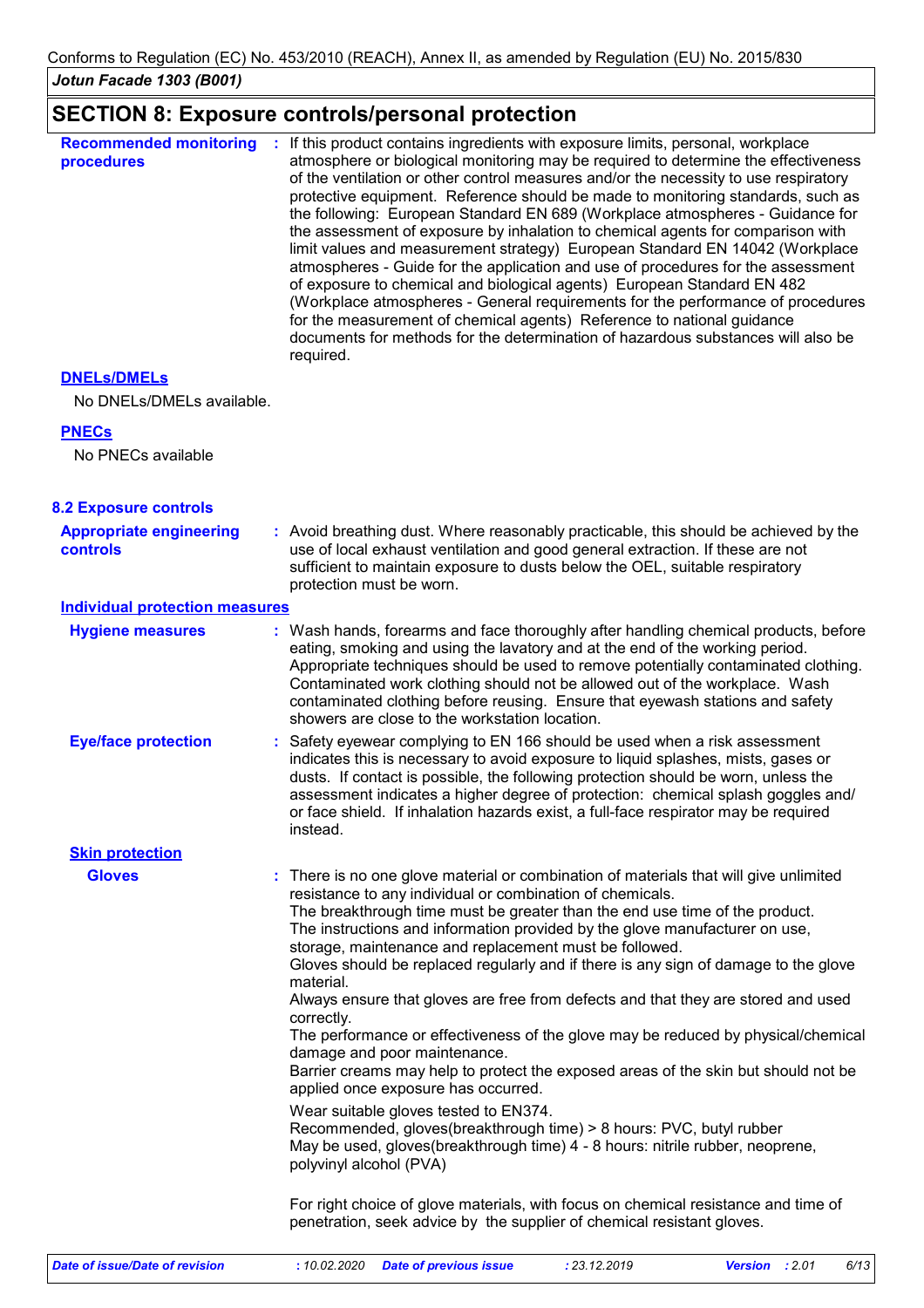# **SECTION 8: Exposure controls/personal protection**

|                                                  | The user must check that the final choice of type of glove selected for handling this<br>product is the most appropriate and takes into account the particular conditions of<br>use, as included in the user's risk assessment.                  |
|--------------------------------------------------|--------------------------------------------------------------------------------------------------------------------------------------------------------------------------------------------------------------------------------------------------|
| <b>Body protection</b>                           | : Personnel should wear protective clothing. Care should be taken in the selection of<br>protective clothing to ensure that inflammation and irritation of the skin at the neck<br>and wrists through contact with the powder are avoided.       |
| <b>Other skin protection</b>                     | : Appropriate footwear and any additional skin protection measures should be<br>selected based on the task being performed and the risks involved and should be<br>approved by a specialist before handling this product.                        |
| <b>Respiratory protection</b>                    | : If workers are exposed to concentrations above the exposure limit, they must use a<br>respirator according to EN 140. If dust is generated and ventilation is inadequate,<br>use respirator that will protect against dust/mist. (FFP2 / N95). |
| <b>Environmental exposure</b><br><b>controls</b> | : Do not allow to enter drains or watercourses.                                                                                                                                                                                                  |

# **SECTION 9: Physical and chemical properties**

| 9.1 Information on basic physical and chemical properties           |                                                                   |
|---------------------------------------------------------------------|-------------------------------------------------------------------|
| <b>Appearance</b>                                                   |                                                                   |
| <b>Physical state</b>                                               | : Solid. Powder.                                                  |
| <b>Colour</b>                                                       | : Various                                                         |
| <b>Odour</b>                                                        | : Odourless.                                                      |
| <b>Odour threshold</b>                                              | : Not applicable.                                                 |
| pH                                                                  | : Not applicable.                                                 |
| <b>Melting point (dust)</b>                                         | $: 85 - 115 °C$                                                   |
| Initial boiling point and<br>boiling range                          | : Not applicable.                                                 |
| <b>Flash point</b>                                                  | : Not applicable.                                                 |
| <b>Evaporation rate</b>                                             | : Not applicable.                                                 |
| <b>Flammability (solid, gas)</b>                                    | : Fine dust clouds may form explosive mixtures with air.          |
| <b>Lower explosion limit (dust)</b>                                 | : $30$ g/m <sup>3</sup> (EN 14034-3)                              |
| <b>Minimum ignition energy (mJ)</b>                                 | $: 10 - 30$ (EN 13821)                                            |
| <b>Vapour pressure</b>                                              | : Not applicable.                                                 |
| <b>Vapour density</b>                                               | : Not applicable.                                                 |
| <b>Density</b>                                                      | : 1.2 to 1.9 $g/cm3$                                              |
| <b>Solubility(ies)</b>                                              | : Insoluble in the following materials: cold water and hot water. |
| <b>Partition coefficient: n-octanol/ : Not applicable.</b><br>water |                                                                   |
| <b>Auto-ignition temperature</b>                                    | $: >450^{\circ}$ C                                                |
| <b>Decomposition temperature</b>                                    | $: >230^{\circ}$ C                                                |
| <b>Viscosity</b>                                                    | : Not applicable.                                                 |

#### **9.2 Other information**

No additional information.

| <b>SECTION 10: Stability and reactivity</b> |                                                                                                            |      |
|---------------------------------------------|------------------------------------------------------------------------------------------------------------|------|
| <b>10.1 Reactivity</b>                      | : Fine dust clouds may form explosive mixtures with air.                                                   |      |
| <b>10.2 Chemical stability</b>              | : Stable under recommended storage and handling conditions (see Section 7).                                |      |
| 10.3 Possibility of<br>hazardous reactions  | : Under normal conditions of storage and use, hazardous reactions will not occur.                          |      |
| <b>10.4 Conditions to avoid</b>             | : Avoid the creation of dust when handling and avoid all possible sources of ignition<br>(spark or flame). |      |
| Date of issue/Date of revision              | <b>Date of previous issue</b><br>: 23.12.2019<br>:10.02.2020<br>:201<br><b>Version</b>                     | 7/13 |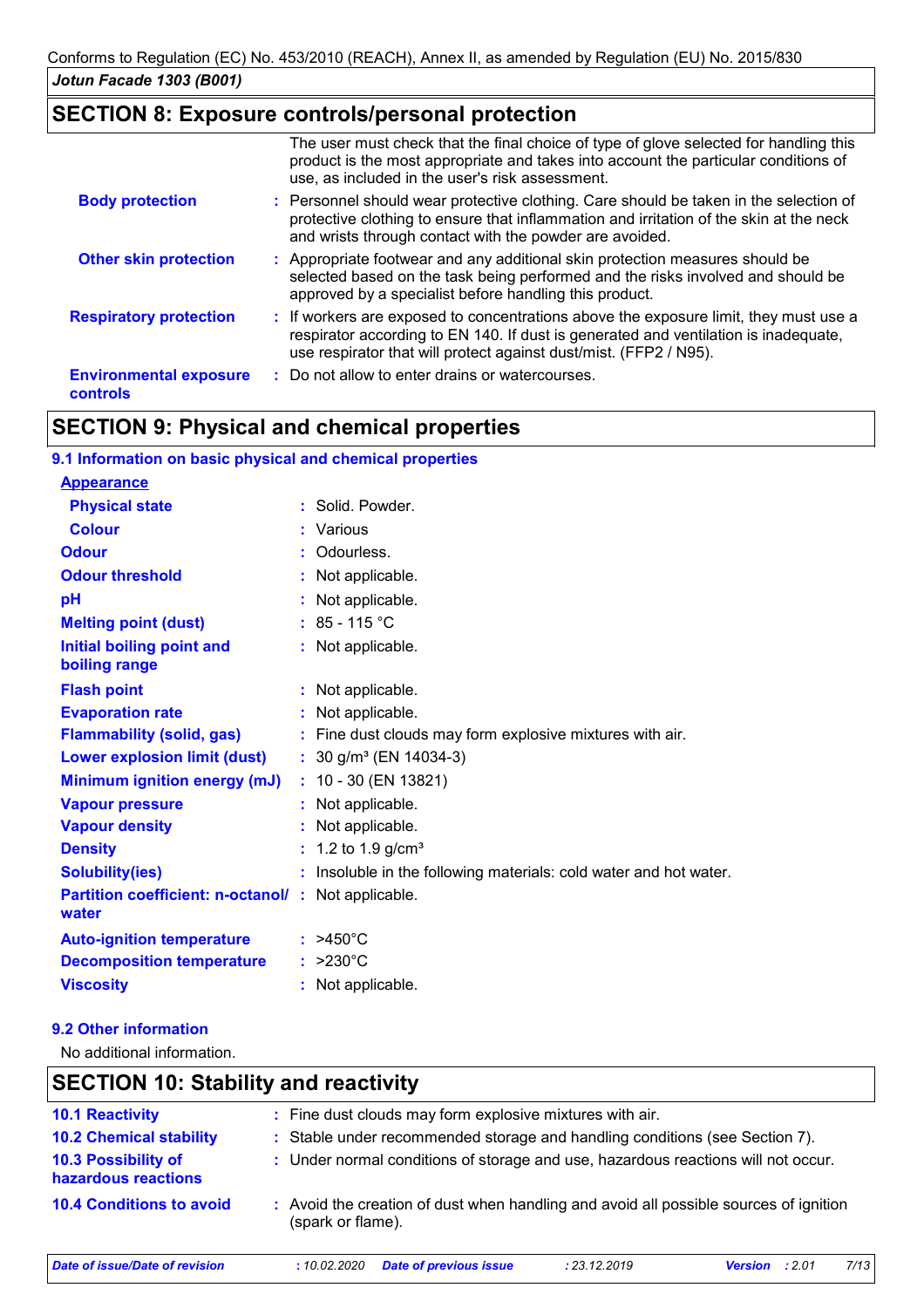### **SECTION 10: Stability and reactivity**

Take precautionary measures against electrostatic discharges.

To avoid fire or explosion, dissipate static electricity during transfer by earthing and bonding containers and equipment before transferring material.

Prevent dust accumulation.

: Not applicable.

**10.6 Hazardous decomposition products 10.5 Incompatible materials :**

**:** Decomposition products may include the following materials: carbon monoxide, carbon dioxide, smoke, oxides of nitrogen.

# **SECTION 11: Toxicological information**

#### **11.1 Information on toxicological effects**

#### **Acute toxicity**

| <b>Product/ingredient name</b>                                                    | <b>Result</b> | <b>Species</b> | <b>Dose</b>       | <b>Exposure</b> |
|-----------------------------------------------------------------------------------|---------------|----------------|-------------------|-----------------|
| $1,3,5$ -tris(oxiranylmethyl)-1,<br>$ 3,5$ -triazine-2,4,6(1h,3h,5h)-<br>l trione | ILD50 Oral    | Rat            | 138 mg/kg         |                 |
| zinc di(benzothiazol-2-yl)<br>disulphide                                          | ILD50 Oral    | Rat            | $\vert$ 540 mg/kg |                 |

#### **Acute toxicity estimates**

| <b>Route</b>         | <b>ATE value</b>       |
|----------------------|------------------------|
| <b>Oral</b>          | 2048.1 mg/kg           |
| Inhalation (vapours) | $ 61.44 \text{ mg}/I $ |

#### **Irritation/Corrosion**

| <b>Product/ingredient name</b>                                                                  | <b>Result</b>   | <b>Species</b>                     | <b>Score</b> | <b>Exposure</b>   | <b>Observation</b> |
|-------------------------------------------------------------------------------------------------|-----------------|------------------------------------|--------------|-------------------|--------------------|
| 1,3,5-tris(oxiranylmethyl)-1,3, Eyes - Severe irritant<br>5-triazine-2,4,6(1h,3h,5h)-<br>trione |                 | Rabbit                             |              | 100<br>milligrams |                    |
|                                                                                                 | Eyes - Irritant | Mammal -<br>species<br>unspecified |              |                   |                    |

#### **Sensitisation**

| <b>Product/ingredient name</b>                                                                                                                      | <b>Route of</b><br>exposure | <b>Species</b>                  | <b>Result</b> |
|-----------------------------------------------------------------------------------------------------------------------------------------------------|-----------------------------|---------------------------------|---------------|
| $1,3,5$ -tris(oxiranylmethyl)-1,3, skin<br>5-triazine-2,4,6(1h,3h,5h)-<br>l trione                                                                  |                             | Mammal - species<br>unspecified | Sensitising   |
| zinc di(benzothiazol-2-yl)<br>disulphide                                                                                                            | skin                        | Mammal - species<br>unspecified | Sensitising   |
| N,N,N,N-tetrakis(4,6-bis<br>$\vert$ (butyl-(N-methyl-2,2,6,<br>6-tetramethylpiperidin-4-yl)<br>amino)triazin-2-yl)-4,<br>7-diazadecane-1,10-diamine | skin                        | Mammal - species<br>unspecified | Sensitising   |

#### **Mutagenicity**

May cause genetic defects.

#### **Carcinogenicity**

No known significant effects or critical hazards.

#### **Reproductive toxicity**

- **Developmental effects :**
- : No known significant effects or critical hazards.
- **Fertility effects :**
- : No known significant effects or critical hazards.

#### **Specific target organ toxicity (single exposure)**

Based on available data, the classification criteria are not met.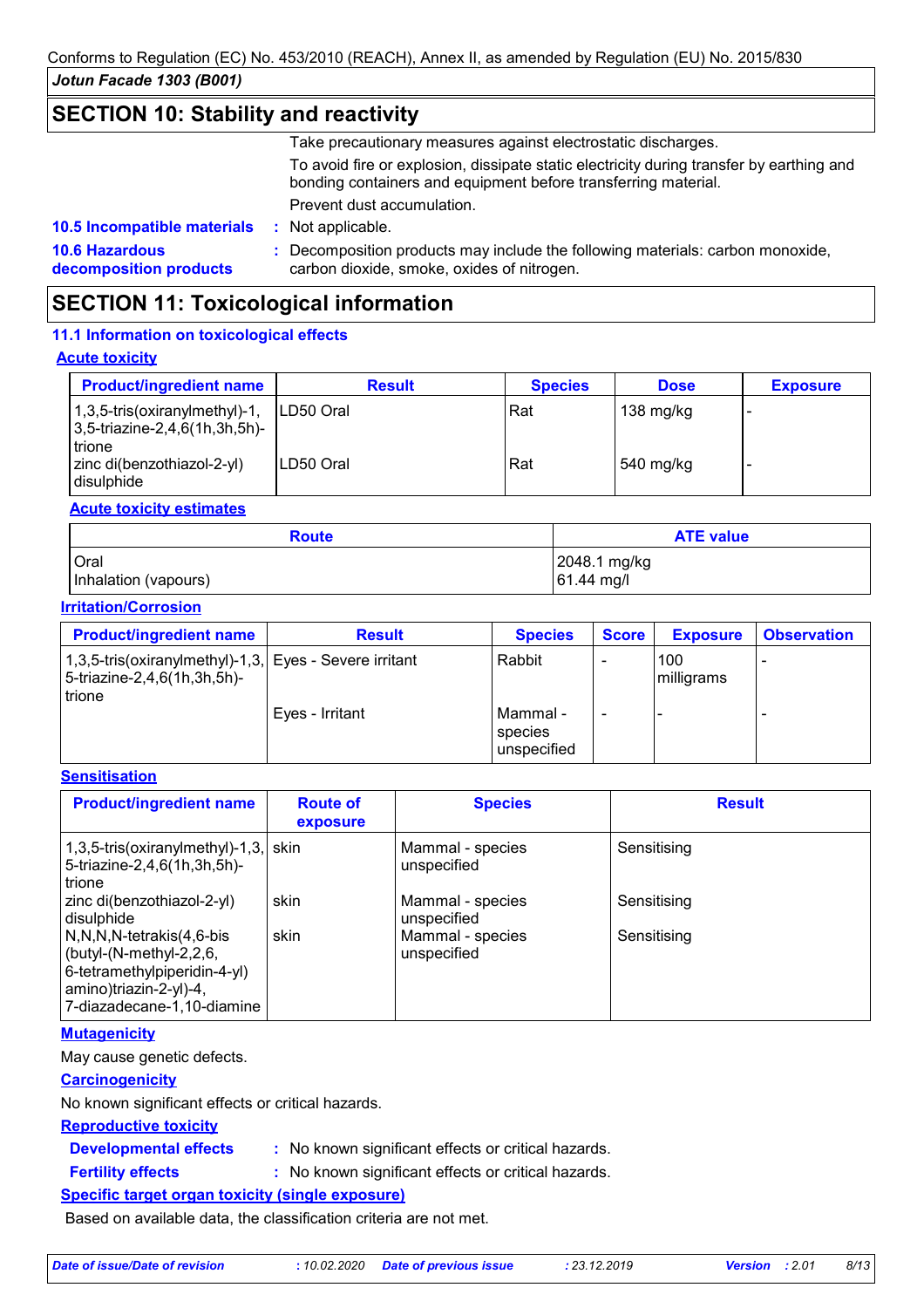# **SECTION 11: Toxicological information**

**Specific target organ toxicity (repeated exposure)**

| <b>Product/ingredient name</b>                                                                                                                                                                                                  | <b>Category</b>          | <b>Route of</b><br>exposure      | <b>Target organs</b>               |
|---------------------------------------------------------------------------------------------------------------------------------------------------------------------------------------------------------------------------------|--------------------------|----------------------------------|------------------------------------|
| 1,3,5-tris(oxiranylmethyl)-1,3,5-triazine-2,4,6(1h,3h,5h)-<br>trione<br>$\sqrt{N,N,N}$ -tetrakis $(4,6$ -bis $\frac{N-1}{N}$ -methyl-2,2,6,<br>6-tetramethylpiperidin-4-yl)amino)triazin-2-yl)-4,<br>7-diazadecane-1,10-diamine | Category 2<br>Category 2 | Not determined<br>Not determined | Not determined<br>lymphatic system |

#### **Aspiration hazard**

Based on available data, the classification criteria are not met.

| <b>Other information</b> | : None identified. |
|--------------------------|--------------------|
|                          |                    |

# **SECTION 12: Ecological information**

#### **12.1 Toxicity**

There are no data available on the mixture itself.

Coating powder residues should not be allowed to enter drains or watercourses or be deposited where they could affect ground or surface waters.

The mixture has been assessed following the summation method of the CLP Regulation (EC) No 1272/2008 and is classified for eco-toxicological properties accordingly. See Sections 2 and 3 for details.

This material is harmful to aquatic life with long lasting effects.

#### **12.2 Persistence and degradability**

Not available.

#### **12.3 Bioaccumulative potential**

| <b>Product/ingredient name</b>                                                                                                                  | $LogP_{ow}$ | <b>BCF</b> | <b>Potential</b> |
|-------------------------------------------------------------------------------------------------------------------------------------------------|-------------|------------|------------------|
| $1,3,5$ -tris(oxiranylmethyl)-1,3, -0.8<br>5-triazine-2,4,6(1h,3h,5h)-<br>trione                                                                |             |            | i low            |
| zinc di(benzothiazol-2-yl)<br>disulphide                                                                                                        | 5.02        | <8         | low              |
| N,N,N,N-tetrakis(4,6-bis<br>(butyl- $(N$ -methyl-2,2,6,<br>6-tetramethylpiperidin-4-yl)<br>amino)triazin-2-yl)-4,<br>7-diazadecane-1,10-diamine | $-0.94$     |            | low.             |

| <b>12.4 Mobility in soil</b>                            |                    |
|---------------------------------------------------------|--------------------|
| <b>Soil/water partition</b><br><b>coefficient (Koc)</b> | $:$ Not available. |
| <b>Mobility</b>                                         | : Not available.   |
| 12.5 Results of PBT and vPvB assessment                 |                    |
| <b>PBT</b>                                              | : Not applicable.  |
| <b>vPvB</b>                                             | : Not applicable.  |

**12.6 Other adverse effects** : No known significant effects or critical hazards.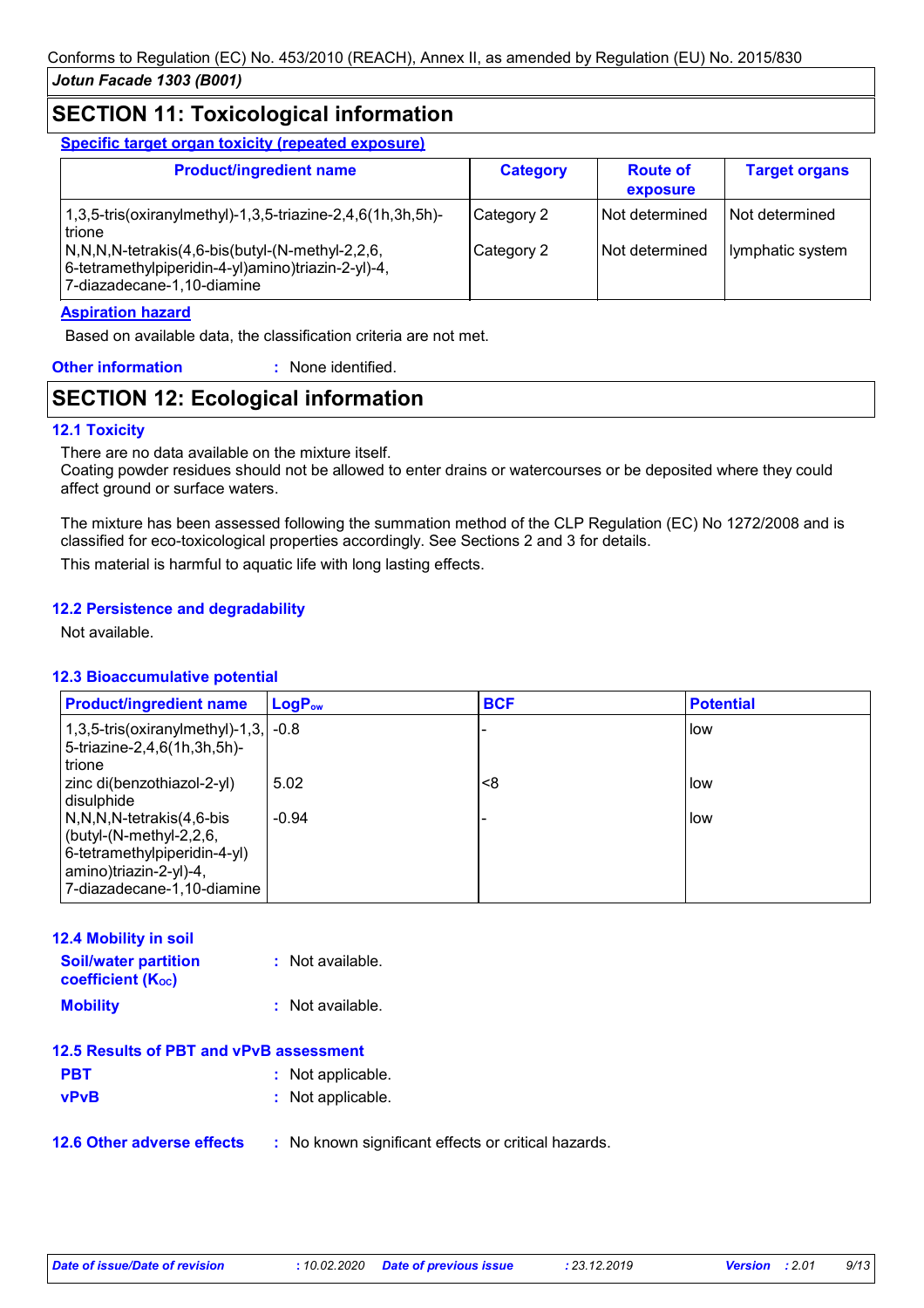## **SECTION 13: Disposal considerations**

The information in this section contains generic advice and guidance. The list of Identified Uses in Section 1 should be consulted for any available use-specific information provided in the Exposure Scenario(s).

#### **13.1 Waste treatment methods**

| <b>Product</b>                           |                                                                                                                                                                                                                                                                                                                                                                                                                                                                                                                                                    |
|------------------------------------------|----------------------------------------------------------------------------------------------------------------------------------------------------------------------------------------------------------------------------------------------------------------------------------------------------------------------------------------------------------------------------------------------------------------------------------------------------------------------------------------------------------------------------------------------------|
| <b>Methods of disposal</b>               | The generation of waste should be avoided or minimised wherever possible.<br>Disposal of this product, solutions and any by-products should at all times comply<br>with the requirements of environmental protection and waste disposal legislation<br>and any regional local authority requirements. Dispose of surplus and non-<br>recyclable products via a licensed waste disposal contractor. Waste should not be<br>disposed of untreated to the sewer unless fully compliant with the requirements of<br>all authorities with jurisdiction. |
| <b>Hazardous waste</b>                   | : Yes.                                                                                                                                                                                                                                                                                                                                                                                                                                                                                                                                             |
| <b>Disposal considerations</b>           | Do not allow to enter drains or watercourses.<br>÷.<br>Dispose of according to all federal, state and local applicable regulations.<br>If this product is mixed with other wastes, the original waste product code may no<br>longer apply and the appropriate code should be assigned.<br>For further information, contact your local waste authority.                                                                                                                                                                                             |
| <b>European waste</b><br>catalogue (EWC) | : 08 01 11* Waste paint and varnish containing organic solvents or other dangerous<br>substances                                                                                                                                                                                                                                                                                                                                                                                                                                                   |
| <b>Packaging</b>                         |                                                                                                                                                                                                                                                                                                                                                                                                                                                                                                                                                    |
| <b>Methods of disposal</b>               | The generation of waste should be avoided or minimised wherever possible. Waste<br>packaging should be recycled. Incineration or landfill should only be considered<br>when recycling is not feasible.                                                                                                                                                                                                                                                                                                                                             |
| <b>Disposal considerations</b>           | Using information provided in this safety data sheet, advice should be obtained from<br>÷.<br>the relevant waste authority on the classification of empty containers.<br>Empty containers must be scrapped or reconditioned.<br>Dispose of containers contaminated by the product in accordance with local or<br>national legal provisions.                                                                                                                                                                                                        |
| <b>Type of packaging</b>                 | European waste catalogue (EWC)                                                                                                                                                                                                                                                                                                                                                                                                                                                                                                                     |
| <b>CEPE Paint Guidelines</b>             | 15 01 10*<br>packaging containing residues of or contaminated by<br>hazardous substances                                                                                                                                                                                                                                                                                                                                                                                                                                                           |
| <b>Special precautions</b>               | This material and its container must be disposed of in a safe way. Care should be<br>taken when handling emptied containers that have not been cleaned or rinsed out.<br>Empty containers or liners may retain some product residues. Avoid dispersal of<br>spilt material and runoff and contact with soil, waterways, drains and sewers.                                                                                                                                                                                                         |

# **SECTION 14: Transport information**

|                                           | <b>ADR/RID</b>           | <b>ADN</b>     | <b>IMDG</b>    | <b>IATA</b>    |
|-------------------------------------------|--------------------------|----------------|----------------|----------------|
| 14.1 UN number                            | Not regulated.           | Not regulated. | Not regulated. | Not regulated. |
| 14.2 UN proper<br>shipping name           | $\overline{\phantom{a}}$ |                |                |                |
| <b>14.3 Transport</b><br>hazard class(es) | $\overline{\phantom{0}}$ |                |                |                |
| <b>14.4 Packing</b><br>group              |                          |                |                |                |
| 14.5<br><b>Environmental</b><br>hazards   | No.                      | No.            | No.            | No.            |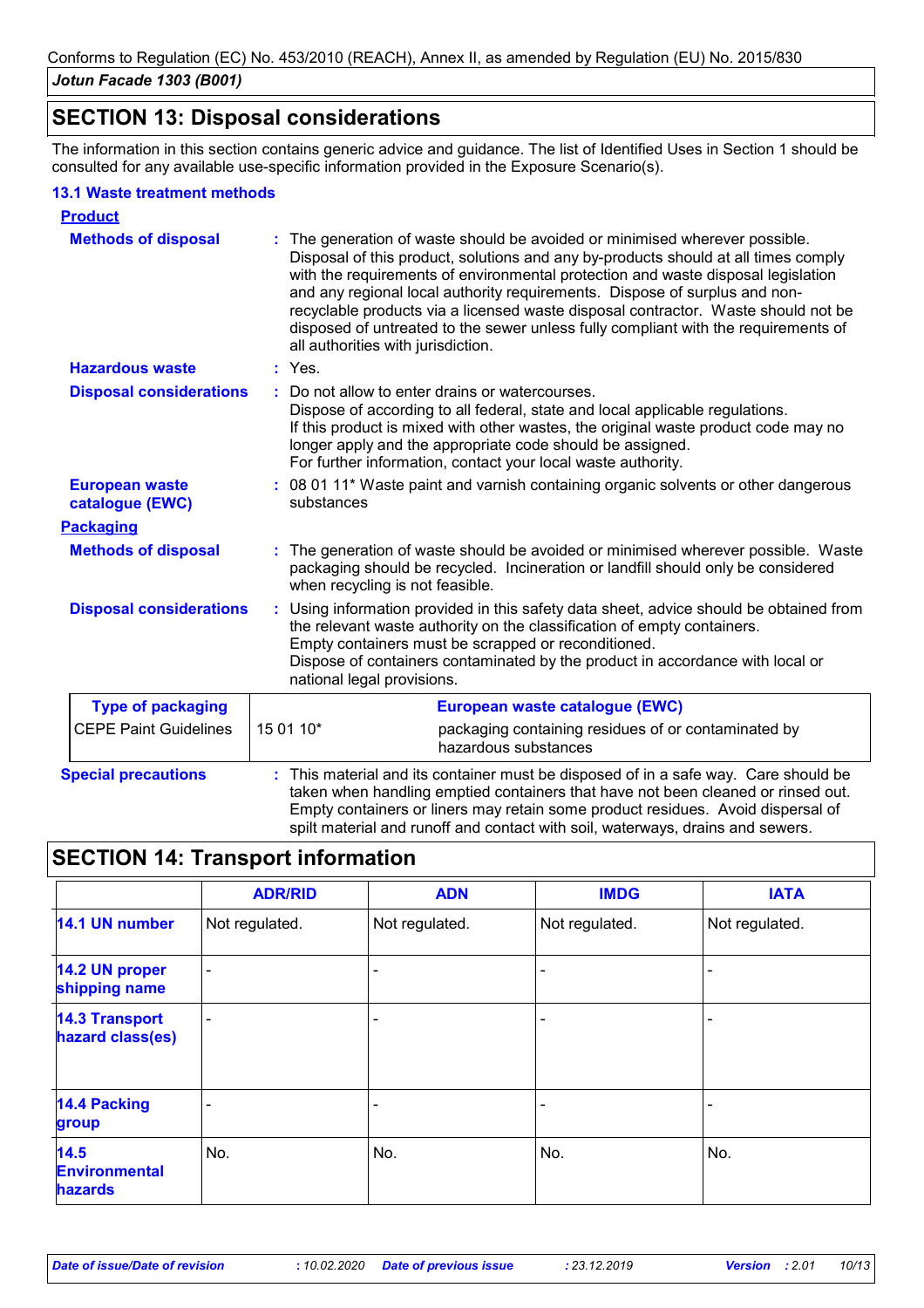*Jotun Facade 1303 (B001)* Conforms to Regulation (EC) No. 453/2010 (REACH), Annex II, as amended by Regulation (EU) No. 2015/830

### **SECTION 14: Transport information**

| 14.6 Special precautions for : Tr |    |
|-----------------------------------|----|
| user                              | ur |

**Transport within user's premises:** always transport in closed containers that are **:** upright and secure. Ensure that persons transporting the product know what to do in the event of an accident or spillage.

**14.7 Transport in bulk according to Annex II of Marpol and the IBC Code**

**:** Not applicable.

# **SECTION 15: Regulatory information**

**15.1 Safety, health and environmental regulations/legislation specific for the substance or mixture EU Regulation (EC) No. 1907/2006 (REACH)**

#### **Annex XIV - List of substances subject to authorisation**

#### **Annex XIV**

None of the components are listed.

**Substances of very high concern**

| <b>Ingredient name</b>                                                                 | <b>Intrinsic property</b> | <b>Status</b> | Reference<br>number | Date of<br><b>revision</b> |
|----------------------------------------------------------------------------------------|---------------------------|---------------|---------------------|----------------------------|
| $(1,3,5\text{-}Tris(oxiran-2\text{-}vImethyl)-1,3)$<br>5-triazinane-2,4,6-trione; TGIC | Mutagen                   | Candidate     | ED/87/2012          | 18.06.2012                 |

**Annex XVII - Restrictions** : Restricted to professional users.

#### **on the manufacture, placing on the market**

**and use of certain** 

**dangerous substances,**

# **mixtures and articles**

#### **Other EU regulations**

| <b>VOC</b>                   | : Not available.  |
|------------------------------|-------------------|
| <b>VOC for Ready-for-Use</b> | : Not applicable. |
| <b>Mixture</b>               |                   |
| <b>Europe inventory</b>      | : Not determined. |

**Ozone depleting substances (1005/2009/EU)** Not listed.

**Prior Informed Consent (PIC) (649/2012/EU)** Not listed.

#### **Seveso Directive**

This product is not controlled under the Seveso Directive.

#### **National regulations**

**Industrial use <b>:** The information contained in this safety data sheet does not constitute the user's own assessment of workplace risks, as required by other health and safety legislation. The provisions of the national health and safety at work regulations apply to the use of this product at work.

**International regulations**

| <b>Chemical Weapon Convention List Schedules I, II &amp; III Chemicals</b> |
|----------------------------------------------------------------------------|
|----------------------------------------------------------------------------|

Not listed.

**Montreal Protocol (Annexes A, B, C, E)**

Not listed.

#### **Stockholm Convention on Persistent Organic Pollutants**

Not listed.

**Rotterdam Convention on Prior Informed Consent (PIC)**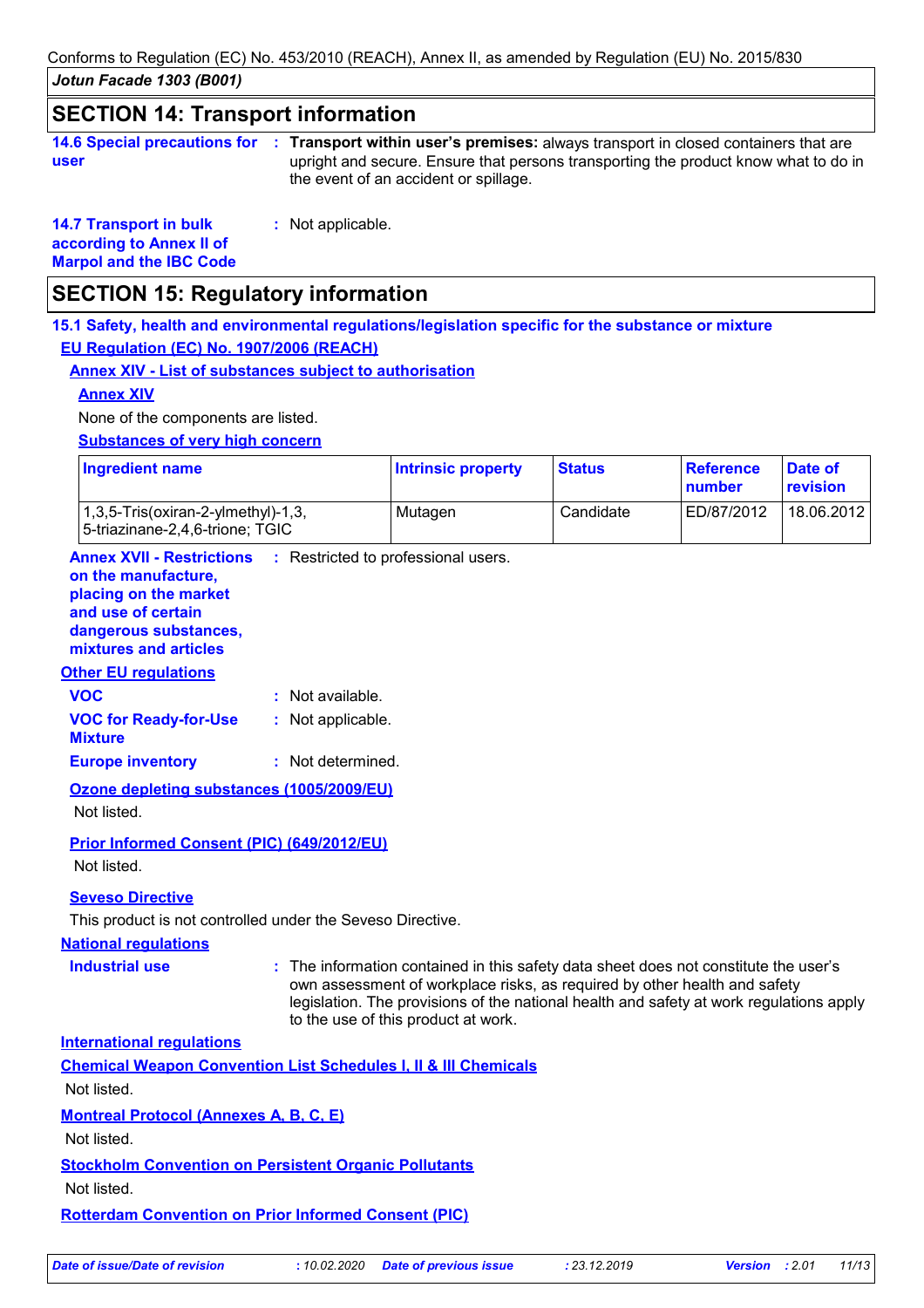# **SECTION 15: Regulatory information**

Not listed.

#### **UNECE Aarhus Protocol on POPs and Heavy Metals**

Not listed.

| <b>15.2 Chemical safety</b> | : Not applicable. |
|-----------------------------|-------------------|
| assessment                  |                   |

### **SECTION 16: Other information**

 $\nabla$  Indicates information that has changed from previously issued version.

| <b>Abbreviations and</b><br>acronyms | $\therefore$ ATE = Acute Toxicity Estimate<br>CLP = Classification, Labelling and Packaging Regulation [Regulation (EC) No.<br>1272/2008] |
|--------------------------------------|-------------------------------------------------------------------------------------------------------------------------------------------|
|                                      | DMEL = Derived Minimal Effect Level                                                                                                       |
|                                      | DNEL = Derived No Effect Level                                                                                                            |
|                                      | EUH statement = CLP-specific Hazard statement                                                                                             |
|                                      | PBT = Persistent, Bioaccumulative and Toxic                                                                                               |
|                                      | PNEC = Predicted No Effect Concentration                                                                                                  |
|                                      | <b>RRN = REACH Registration Number</b>                                                                                                    |
|                                      | vPvB = Very Persistent and Very Bioaccumulative                                                                                           |

#### **Procedure used to derive the classification according to Regulation (EC) No. 1272/2008 [CLP/GHS]**

| <b>Classification</b>   | <b>Justification</b> |
|-------------------------|----------------------|
| Eye Dam. 1, H318        | l Calculation method |
| Skin Sens. 1, H317      | Calculation method   |
| Muta. 1B, H340          | Calculation method   |
| Aquatic Chronic 3, H412 | Calculation method   |

#### **Full text of abbreviated H statements**

| H <sub>301</sub> | Toxic if swallowed.                                      |
|------------------|----------------------------------------------------------|
| H317             | May cause an allergic skin reaction.                     |
| H318             | Causes serious eye damage.                               |
| H331             | Toxic if inhaled.                                        |
| H340             | May cause genetic defects.                               |
| H373             | May cause damage to organs through prolonged or repeated |
|                  | exposure.                                                |
| H400             | Very toxic to aquatic life.                              |
| H410             | Very toxic to aquatic life with long lasting effects.    |
| H411             | Toxic to aquatic life with long lasting effects.         |
| H412             | Harmful to aquatic life with long lasting effects.       |

#### **Full text of classifications [CLP/GHS]**

| Acute Tox. 3, H301<br>Acute Tox. 3, H331<br>Aquatic Acute 1, H400<br>Aquatic Chronic 1, H410<br>Aquatic Chronic 2, H411<br>Aquatic Chronic 3, H412<br>Eye Dam. 1, H318<br>Muta. 1B, H340<br>Skin Sens. 1, H317<br><b>STOT RE 2, H373</b> |              | ACUTE TOXICITY (oral) - Category 3<br><b>ACUTE TOXICITY (inhalation) - Category 3</b><br>SHORT-TERM (ACUTE) AQUATIC HAZARD - Category 1<br>LONG-TERM (CHRONIC) AQUATIC HAZARD - Category 1<br>LONG-TERM (CHRONIC) AQUATIC HAZARD - Category 2<br>LONG-TERM (CHRONIC) AQUATIC HAZARD - Category 3<br>SERIOUS EYE DAMAGE/EYE IRRITATION - Category 1<br><b>GERM CELL MUTAGENICITY - Category 1B</b><br>SKIN SENSITISATION - Category 1<br>SPECIFIC TARGET ORGAN TOXICITY - REPEATED<br><b>EXPOSURE - Category 2</b> |
|------------------------------------------------------------------------------------------------------------------------------------------------------------------------------------------------------------------------------------------|--------------|-------------------------------------------------------------------------------------------------------------------------------------------------------------------------------------------------------------------------------------------------------------------------------------------------------------------------------------------------------------------------------------------------------------------------------------------------------------------------------------------------------------------|
| Date of printing                                                                                                                                                                                                                         | : 10.02.2020 |                                                                                                                                                                                                                                                                                                                                                                                                                                                                                                                   |
| Date of issue/ Date of<br><b>revision</b>                                                                                                                                                                                                | : 10.02.2020 |                                                                                                                                                                                                                                                                                                                                                                                                                                                                                                                   |
| Date of previous issue                                                                                                                                                                                                                   | : 23.12.2019 |                                                                                                                                                                                                                                                                                                                                                                                                                                                                                                                   |
| <b>Version</b>                                                                                                                                                                                                                           | : 2.01       |                                                                                                                                                                                                                                                                                                                                                                                                                                                                                                                   |

*Date of issue/Date of revision* **:** *10.02.2020 Date of previous issue : 23.12.2019 Version : 2.01 12/13*